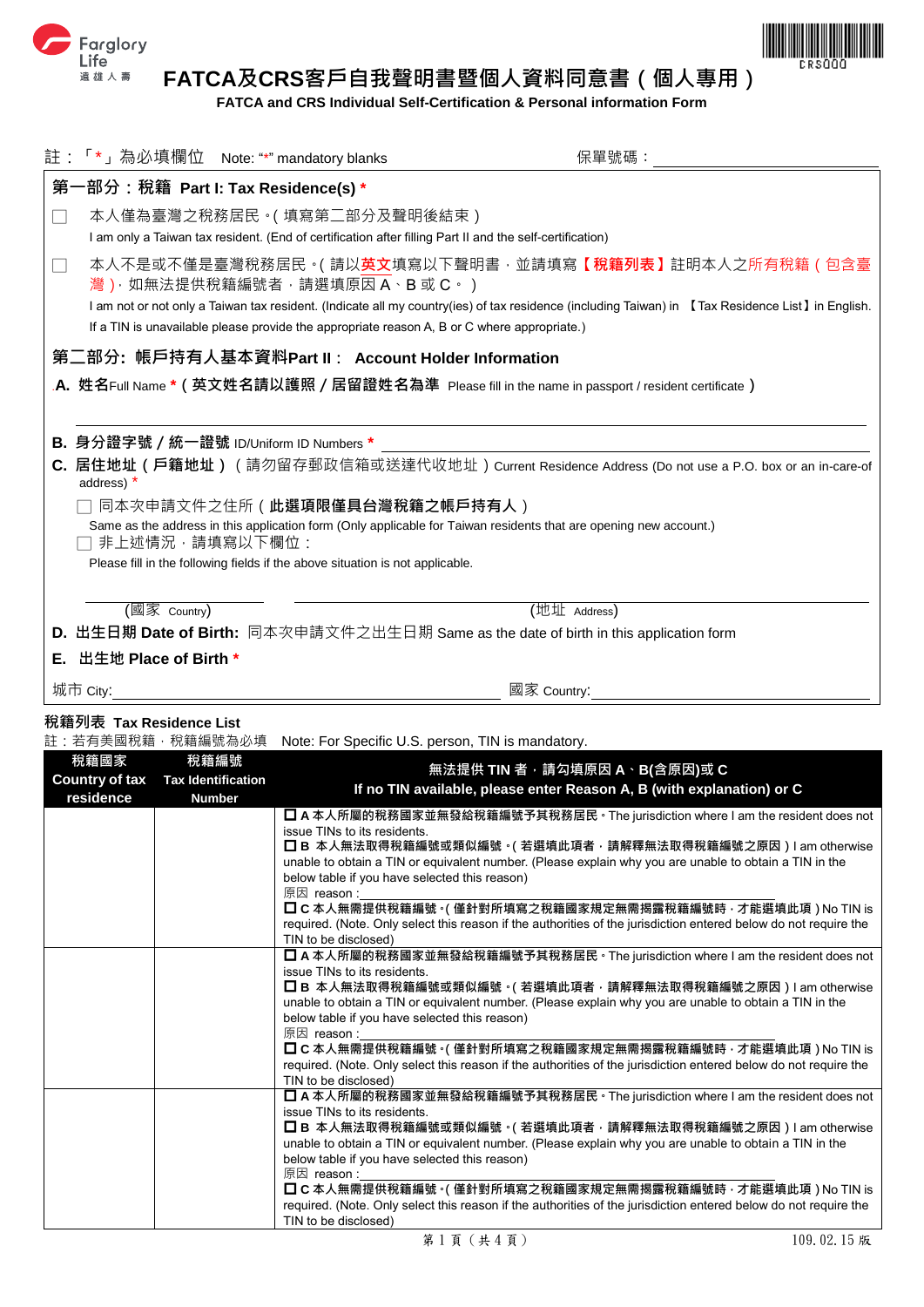# **聲明及簽署 Declarations and Signature**

本人知悉且同意,本表所含資訊、相關帳戶持有人及任何應申報帳戶資訊,將可能提供並申報予美國或中華民國稅捐稽徵機 關,針對非美國稅務居住者之資訊,再經由政府間協定進行稅務目的金融帳戶資訊交換,提供帳戶持有人為稅務居住者之國 家/地區稅捐稽徵機關。

I acknowledge and agree that the information contained in this form and information regarding the Account Holder and any Reportable Account(s) may be provided or reported to the tax authorities of the ROC or the USA and exchanged with tax authorities of another country(ies)/jurisdiction(s) in which the Account Holder may be a tax resident pursuant to intergovernmental agreements to exchange financial account information for tax purposes.

本人證明,與本表相關之所有帳戶,本人為帳戶持有人(或本人業經帳戶持有人授權簽署本表)。

I certify that I am the Account Holder (or I am authorized to sign for the Account Holder) of all the account(s) to which this form relates.

本人聲明,就本人所知所信,於本自我證明所為之陳述均為正確且完整。

I declare that all statements made in this declaration are, to the best of my knowledge and belief, correct and complete.

本人承諾,如狀態變動致影響本表第一部分所述之個人稅務居住者身分,或所載資料不正確或不完整,本人會通知遠雄人壽 保險事業股份有限公司,並在狀態變動後 90 日內提供遠雄人壽保險事業股份有限公司一份經適當更新之自我證明表。

I undertake to advise Far Glory Life Insurance Co., Ltd. of any change in circumstances which affects the tax residency status of the individual identified in Part 1 of this form or causes the information contained herein to become incorrect or incomplete, and to provide Far Glory Life Insurance Co., Ltd. with a suitably updated self-certification form within 90 days of such change in circumstances.

此致 遠雄人壽保險事業股份有限公司 To: Far Glory Life Insurance Co., Ltd.

立同意書人親簽:

法定代理人/監護人/輔助人親簽: (立同意書人為未成年或目前受有監護宣告或輔助宣告之人)

與立同意書人關係:

中華民國 年 月 日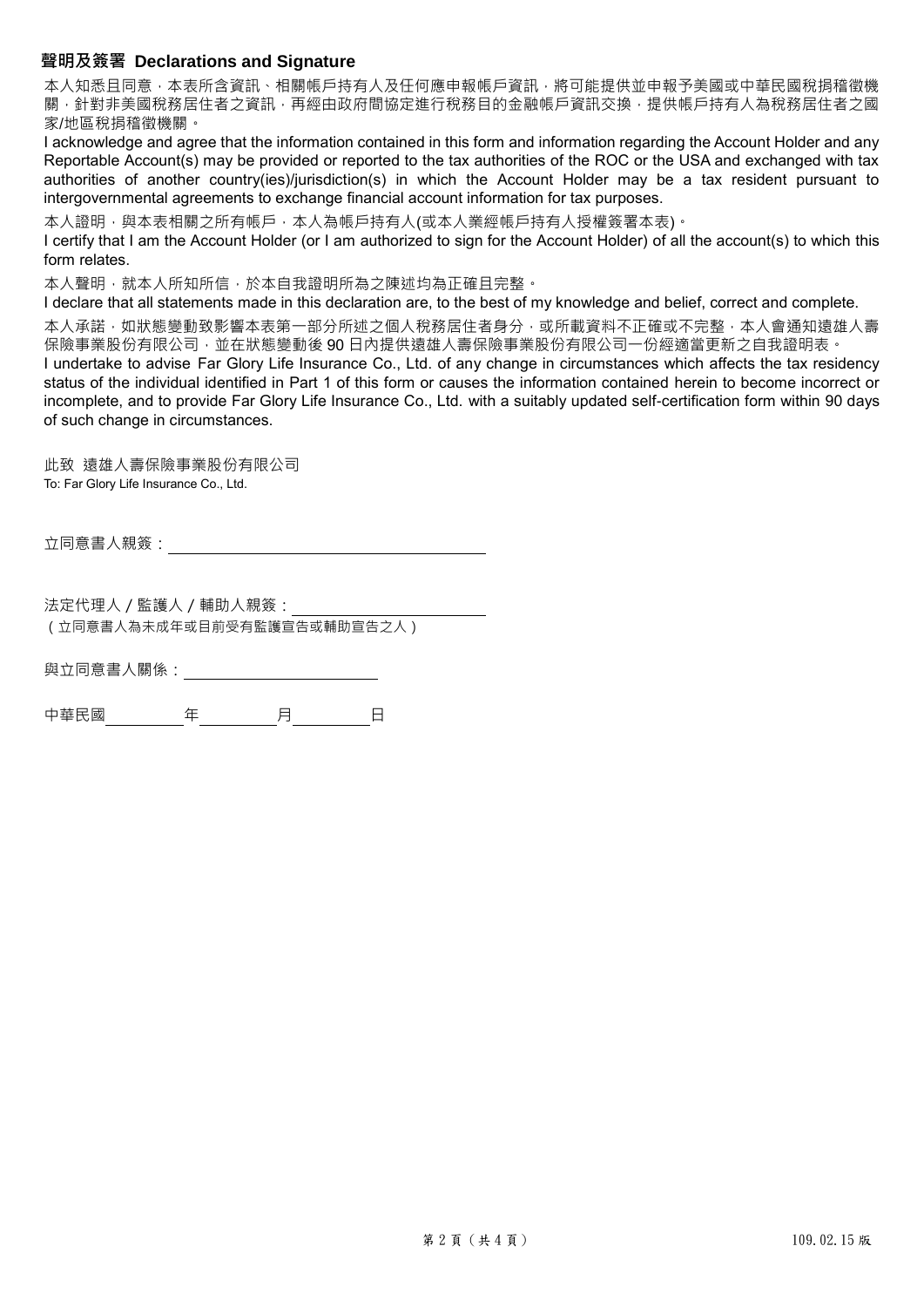## **遠雄人壽保險事業股份有限公司**

## **遵循 FATCA 及金融機構執行共同申報及盡職審查作業辦法**

# **蒐集、處理及利用個人資料告知事項(個人客戶)**

#### **FAR GLORY LIFE INSURANCE CO., LTD.**

# **Notice for the Collection, Processing and Use of Personal Information for FATCA Compliance (Individual Client)**

緣遠雄人壽保險事業股份有限公司(下簡稱「本公司」)因參與遵循美國海外帳戶稅收遵從法案(Foreign Account Tax Compliance Act, 下簡稱 「FATCA法案」),及駐美國台北經濟文化代表處與美國在台協會合作促進外國帳戶稅收遵從法執行協定(下稱「IGA協議」),而負辨識美國 帳戶之義務,現因 台端於本公司開立帳戶及進行交易,為符合個人資料保護法下個人資料之合理使用,本公司茲請求 台端協力遵循FATCA法 案及IGA協議之相關規定,特告知下列事項:

In compliance with the U.S. Foreign Account Tax Compliance Act (hereinafter referred to as "FATCA") and Agreement between the American institute in Taiwan and Taipei Economic and Cultural Representative Office in the United States (hereinafter referred to as the "Agreement"), Far Glory Life Insurance Co., Ltd. (hereinafter referred to as the "Company") has the obligation to identify US accounts. In order to comply with the proper use of personal information in accordance with the Personal Information Protection Act for accounts you establish and transactions you proceed with the Company, the Company hereby requests your cooperation with the compliance of FATCA and the relevant provisions under the Agreement, with notice as follows:

一、個人資料蒐集、處理及利用之目的及類別 Purpose and Type of Collection, Processing and Use of Personal Information

為辨識本公司內所有帳戶持有者之身分,並於必要時申報具有美國帳戶之持有者資訊予美國國稅局及中華民國權責主管機關,經 台端提供之相關 個人資料及留存於本公司之一切交易資訊,包括但不限於姓名、出生地及出生日期、國籍、戶籍地址、住址及工作地址、電話號碼、美國稅籍編

號、帳戶帳號及帳戶餘額、帳戶總收益金額與交易明細等,將因本公司遵循FATCA法案及IGA協議之需要,由本公司蒐集、處理及利用。

In order to identify the account holders of the Company and to report accounts held by U.S. persons to the IRS and the competent authority in Taiwan R.O.C., all personal information provided by you and all transaction information kept by the Company, including but not limited to name, place of birth, date of birth, nationality, domicile address, residence address and work location, telephone number, US tax identifying number (TIN), account number and account balance, the gross proceeds and statement of the account shall be collected, processed and used by the Company for the purpose of FATCA compliance and as required by the Agreement.

二、個人資料利用之期間及方式 The Period and Method of Using Personal information

為遵循FATCA法案及IGA協議之必要年限内,本公司所蒐集之 台端個人資料將由本公司為保存及利用,並於特定目的之範圍內,以書面、電子

文件、電磁紀錄、簡訊、電話、傳真、電子或人工檢索等方式為處理、利用與國際傳輸。

In compliance with the period required by FATCA and the Agreement, the personal information collected by the Company will be kept and used by the Company and processed, used and transmitted internationally in writing, via email, electromagnetic record, text message, telephone, fax, electronic or manual search within the scope of the said specified purpose.

三、個人資料利用之地區 Geographical Limitation for Use of Personal Information

為履行FATCA法案及IGA協議下之相關義務, 台端個人資料將於中華民國及美國地區受利用。

In order to fulfill the obligations under FATCA and the Agreement, your personal information will be used in both Taiwan R.O.C. and United States.

### 四、個人資料利用之對象 Parties Using the Personal Information

為履行FATCA法案及IGA協議下之相關義務, 台端個人資料將由本公司、遠雄集團、中華民國權責主管機關及美國國稅局所利用。 In order to fulfill the obligations under FATCA and the Agreement, your personal information will be used by the Company, Farglory group, the competent authority in Taiwan R.O.C. and the IRS.

五、個人資料之權利行使及其方式 Exercise of the Rights Regarding Personal Information

台端就本公司所蒐集、處理及利用之個人資料,得隨時向本公司請求查詢、閱覽、製給複製本、補充或更正、停止蒐集處理及利用或刪除。 台

端如欲行使前述權利,有關如何行使之方式,得向本公司服務專線0800-083083及各分公司臨櫃查詢。

With regard to the personal information collected, processed and used by the Company, you may request to search, review, make duplications, supplement or correct the personal information or to discontinue the collection, processing, and use of the personal information, or request to delete the personal information. If you would use abovementioned rights, please dial 0800-083083 or find a counter-service in every branch for understanding how to use your rights.

## 六、不提供對其權益之影響 The Effect of Refusal to Provide Personal Information

台端若拒絕提供本公司為遵循FATCA法案及IGA協議所需之個人資料、或嗣後撤回、撤銷同意,本公司仍可能須將關於 台端之帳戶資訊申報予 美國國稅局及中華民國權責主管機關。

In the event that you refuse to provide the personal information as required for the compliance of FATCA and the Agreement, or withdraw or revoke your consent thereof, the Company may still report your account information to the competent authority in Taiwan R.O.C. and the IRS.

#### 台端已充分詳讀前揭告知事項,瞭解此一告知事項符合個人資料保護法及相關法規之要求。

You have read carefully and fully understand all that is stated above and understand that this notice is in accordance with the Personal Information Protection Act and the relevant laws and regulations.